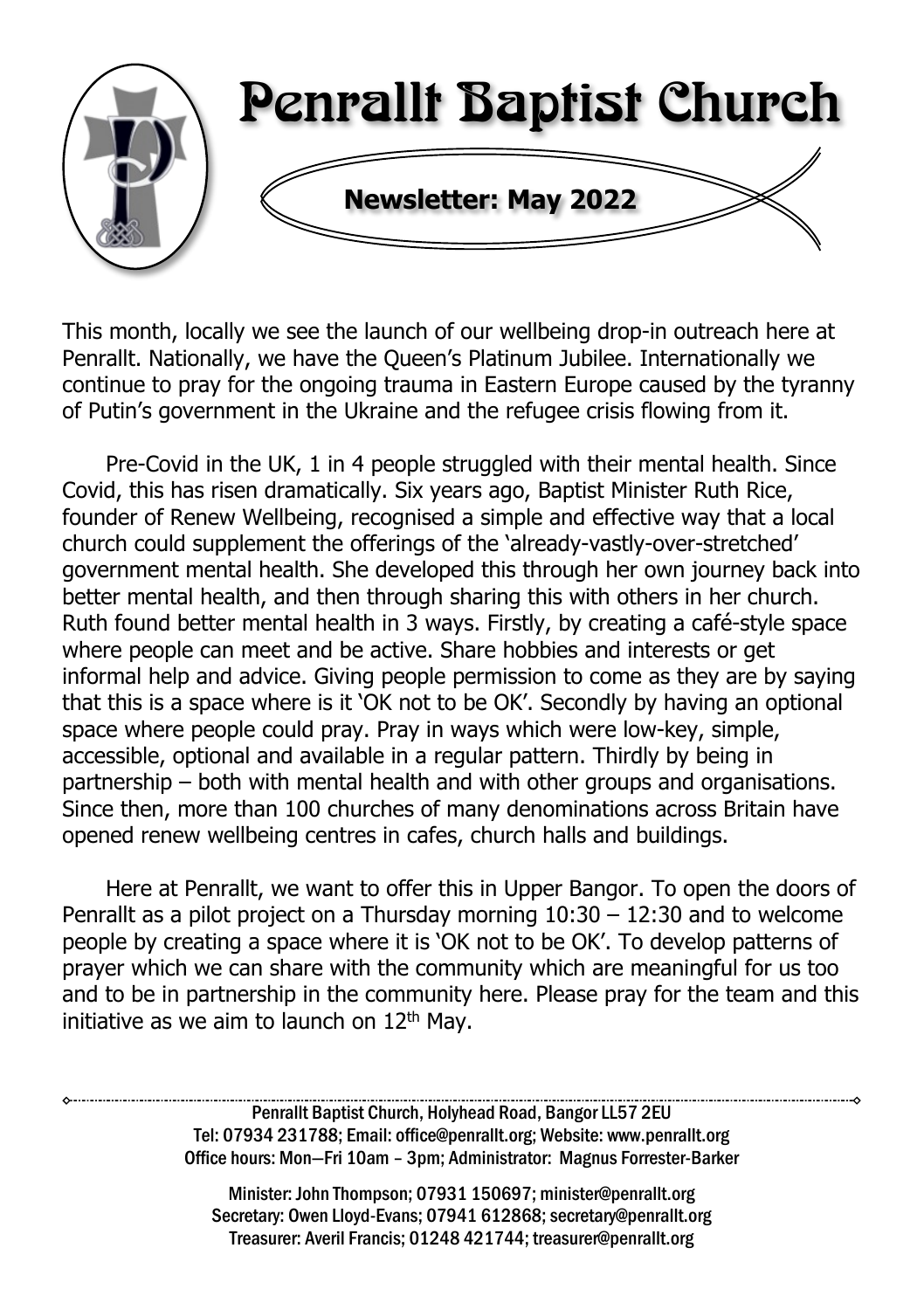We hope also to reach any refugees of any nation, but are particularly mindful of the need among those from Ukraine. One of the greatest needs in the refugee areas in Poland has been faith support. We want to be able to offer what support we can to people in this space too.

So as we celebrate the Queen's Platinum jubilee  $-$  and we give thanks for her Christian faith and the influence that it has had, we are mindful that we want to share the blessings of Christian faith with all. We pray for healing and salvation and for peace and wellbeing. And all in the name of Jesus to the Glory of God.

Blessings,

John

## **Children's Birthdays in May**

|                              | 12 <sup>th</sup> : Oisín Patton |  |
|------------------------------|---------------------------------|--|
| 22 <sup>nd</sup> : Ezra Bale |                                 |  |

17<sup>th</sup>: Leon Dempster 31st: Harry Stevens

## **Pastoral Help**

If you have issues of concern about your own or someone else's welfare, please contact a member of the Pastoral Care team: Magnus Forrester-Barker (07890 109645); Geoff Moore (01248 410582); Gwen Hicks (01248 353648); Monica Morris (01407 840439), Abi Penney (01766 890624); John Thompson (07931 150697).

## **Church Office**

The church administrator, Magnus, can be contacted on [office@penrallt.org](mailto:office@penrallt.org) or 07934 231788 during the church office opening hours (10am – 4pm Monday to Friday, except Bank Holidays). NB Magnus is still working largely from home at the moment, but the office hours still apply.

## **Deadline for next month's newsletter: Sunday 23rd May**

Please send information to Magnus [\(office@penrallt.org\)](mailto:office@penrallt.org). All items should be submitted by email as early as possible.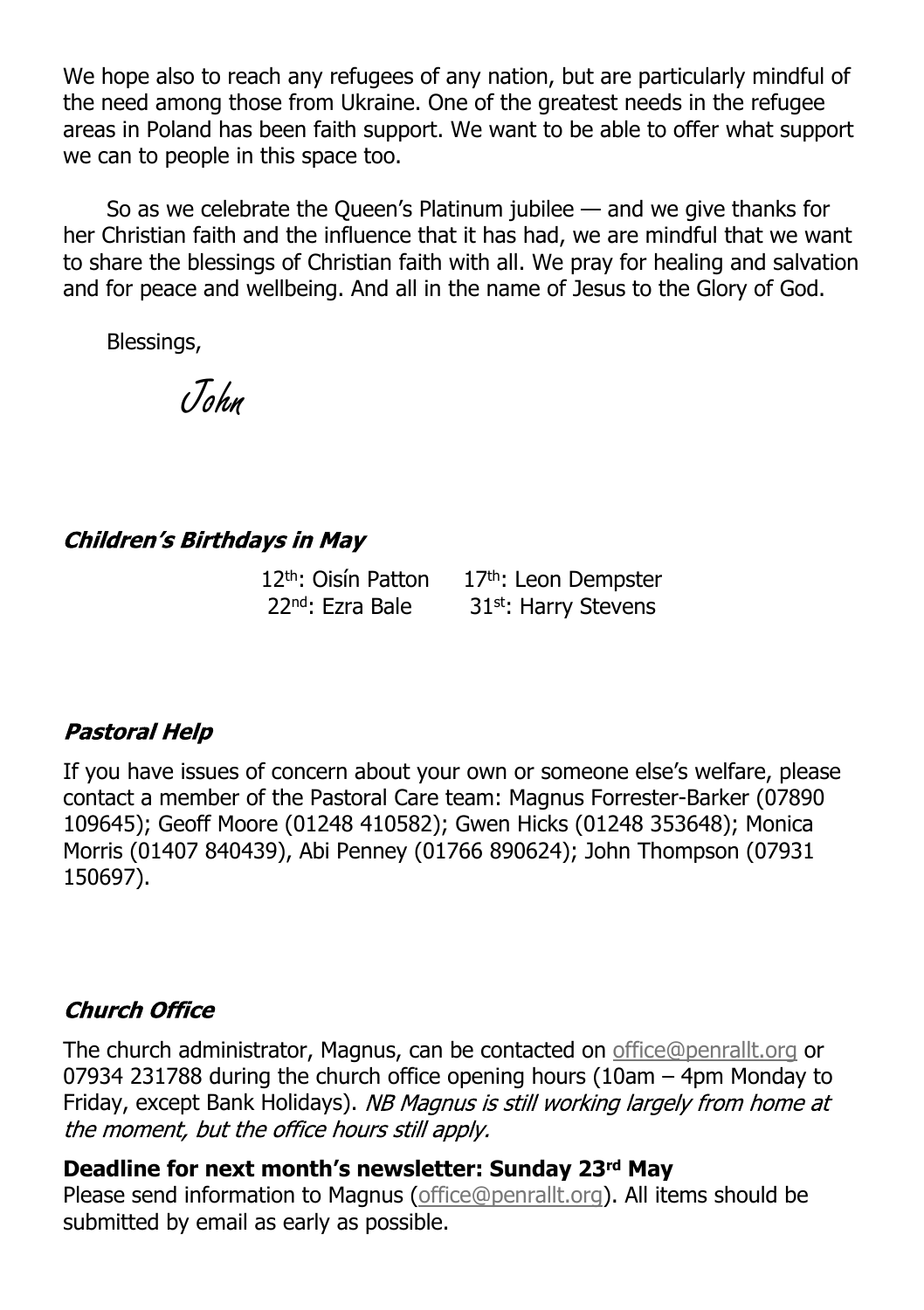# **Morning Services This Month**

Our morning services continue to be in a hybrid format, in the building and on Zoom. Please see the website for up to date information about services and any Covid regulations which may be in force. The link for the Zoom meeting and recordings of past services, where available, are also on the website.

Morning services start at 10:30am on Sundays. Children and young people go out part way through the service for Sunday school (Primary school / up to 11) or Deeper (Secondary school /  $11 - 17$ ); there are also crèche facilities available if you have very young children.

### **Sunday 1st May**

Acts 1:1–14. Preacher: James Goodman. Coming Out Of Lockdown.

## **Sunday 8th May**

A Christian Community is Created. Acts 2:38–47. Preacher: John Thompson.

### **Sunday 15th May**

Discovering Jesus in our suffering, our waiting and our joy. Luke 24:13-35. Preacher: Casi Jones, minister of Emaus Church, Bangor.

## **Sunday 22nd May**

A Community defined by compassion and power to transform. Acts 3:1–10. Preacher: John Thompson.

## **Sunday 29th May** (Communion service)

A Community inviting others to be transformed by Jesus. Acts 3:11–26. Preacher: Peter Cousins.

Communion will be served in a Covid-safe manner to those in the building. Those on Zoom will need bread and wine (or equivalent) to fully participate.

The sermons on 8<sup>th</sup>, 22<sup>nd</sup> and 29<sup>th</sup> May will form the start of a new series of sermons on Community based on the early chapters of Acts.

## **Renew Wellbeing Drop-In**

Anyone and everyone is welcome to come to Penrallt on a Thursday morning from 12th May. Bring a hobby to share with someone else, have a cup of tea or coffee and some toast and a chat. We'll be open from 10:30 to 12:30 in the Canolfan (rear hall). There will be a separate prayer space (in a different room) available throughout this time for quiet reflection. There will also be optional opportunities to be led in short gentle contemplative prayer in the prayer space at the beginning and the end. This is a place where it is 'OK not to be OK'. An opportunity to give some attention to our mental and spiritual wellbeing. This is running as a pilot until mid-July. Please pray for John and the team.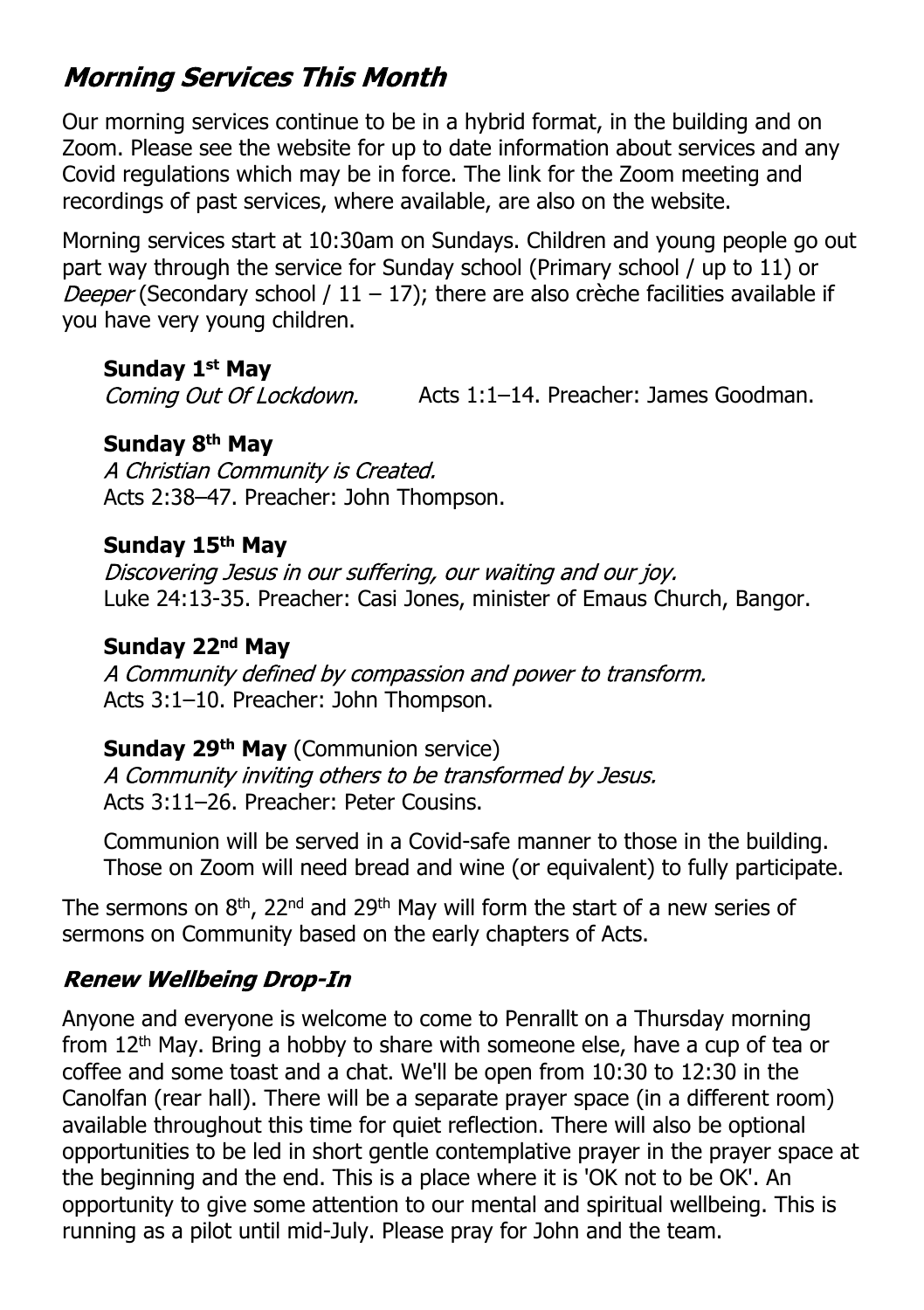# **Evening Services**

As we slowly re-open, Sunday evenings have been taken up by Alpha but we are going to trial some different ideas from May until the Summer holidays. The information is in the services section. Some might work, some might not, but we are looking at using that Sunday evening slot to be of use to as many people as possible. Owen ([secretary@penrallt.org](mailto:secretary@penrallt.org)) would welcome any feedback — but be gentle! And then we will evaluate.

**Each of these services will start at 6pm** and most are expected to last around an hour. Note that unlike our morning services, these will not be recorded or broadcast on Zoom. Also, there will not be an evening service on the first Sunday of the month; instead we will continue our fellowship activities in the afternoons.

Our monthly prayer meetings will be moving from Wednesdays to Sundays as part of the evening service programme. Usually they will be on the second Sunday of the month but in May it will be the third Sunday!

Here is the programme for Sunday evenings in May:

#### **Sunday 8th May**

Contemporary music service led by Matt Dawson and Becca Williams.

#### **Sunday 15th May**

Monthly prayer meeting led by Ama Eyo. All are invited to "come away for a while and rest with Jesus" (Mark 6:31). Come along and bring your friends as we will pour out our hearts and rest in God's presence and ability to carry us in the palms of his hands.

#### **Sunday 22nd May**

Service with traditional hymns, led by Owen Lloyd-Evans.

#### **Sunday 29th May**

Café service led by Becca Williams.

# **Pentecost Praise**

Although we are not planning our own evening services on the first Sunday of the month, we will be joining with the other churches of Cytûn Bangor for Pentecost Praise at 5pm on Pentecost Sunday, 6<sup>th</sup> June. This is likely to be at Bangor Cathedral but please check our website and the June newsletter for confirmation of this and other details.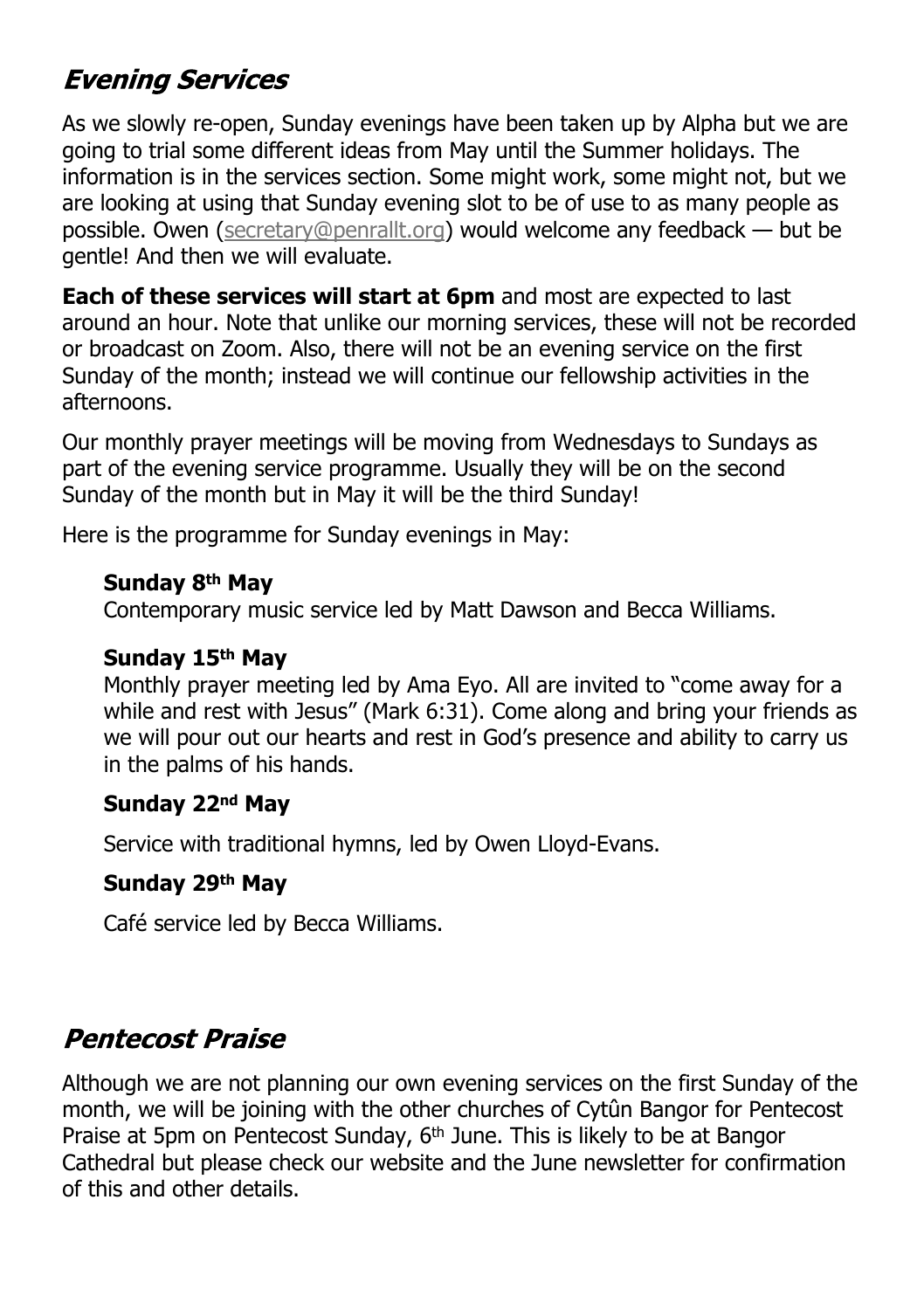# **◊ BMS Ukraine Appeal**

Many thanks to all who have contributed to the appeal. We have collected  $£154$ and will be forwarding the funds to BMS. Donations are still welcome — please put cash or cheques in an envelope marked "Ukraine Appeal" into the donations box in the chapel or transfer money to the church account, marked "Ukraine". Speak to Averil [\(treasurer@penrallt.org](mailto:treasurer@penrallt.org)) for more information.

# **◊ CAP (Christians Against Poverty) help with debt in Bangor**

There is now a CAP centre (Menai Debt Centre) in Bangor. This helps people who are struggling with debt. The first step is to call the free help line number: 0800 328 0006 (Monday–Thursday 9:30–5:00, Friday 9:30–3:30).

# **◊ Christian Aid Week**

This year's Christian Aid Week runs from  $15<sup>th</sup>$  to  $21<sup>st</sup>$  May. See the Focus article at the back of this newsletter for more about Christian Aid; we will also be showing a short film in our service on 15<sup>th</sup> May. Events for the week include:

- Sunday  $15<sup>th</sup>$ , 2 4pm: Tea Party (see below) in support of both Christian Aid and BMS.
- Monday 16<sup>th</sup>, 12:30pm: Service with frugal lunch at Berea Newydd.
- Tuesday  $17<sup>th</sup>$ , 12pm: Meet Revd. Andrew Sully at Bangor Pier. He is walking between the castles of North Wales to raise money for Christian Aid.
- Saturday 21st, 10am 2:30pm: Street collection on Bangor High Street; volunteers needed — contact Sarah Jackson.
- Saturday 21<sup>st</sup>, 10am 12pm: Plant and cake stall in the Cathedral grounds at the High Street end. Please drop off cakes just beforehand.

# **◊ Church Fellowship Events**

Our fellowship event on Sunday  $1<sup>st</sup>$  May was a walk at the Dingle in Llangefni. The June event will be a Jubilee beach party at Rhosneigr on Sunday 6<sup>th</sup> June; details on the booking page: [https://www.eventbrite.co.uk/e/jubilee-beach-party](https://www.eventbrite.co.uk/e/jubilee-beach-party-tickets-333151905317)[tickets-333151905317](https://www.eventbrite.co.uk/e/jubilee-beach-party-tickets-333151905317)

# **◊ Foodbanks**

Bangor Cathedral Foodbank is open 2 – 3pm every Monday, Wednesday and Friday, operating from Tŷ Deiniol (the Diocesan Centre) next to Bangor Cathedral. A referral from another service is normally required to access the foodbank but they are able to give people up to two emergency food parcels without a referral. To find out more please visit [www.bangorfoodbank.org](https://www.bangorfoodbank.org)

Mosaic church also have a Foodbank at Coed Mawr Community Centre, which is open 9:30 – 11 on Tuesday, Thursday and Saturday mornings. Contact Christine King on 07734 667011.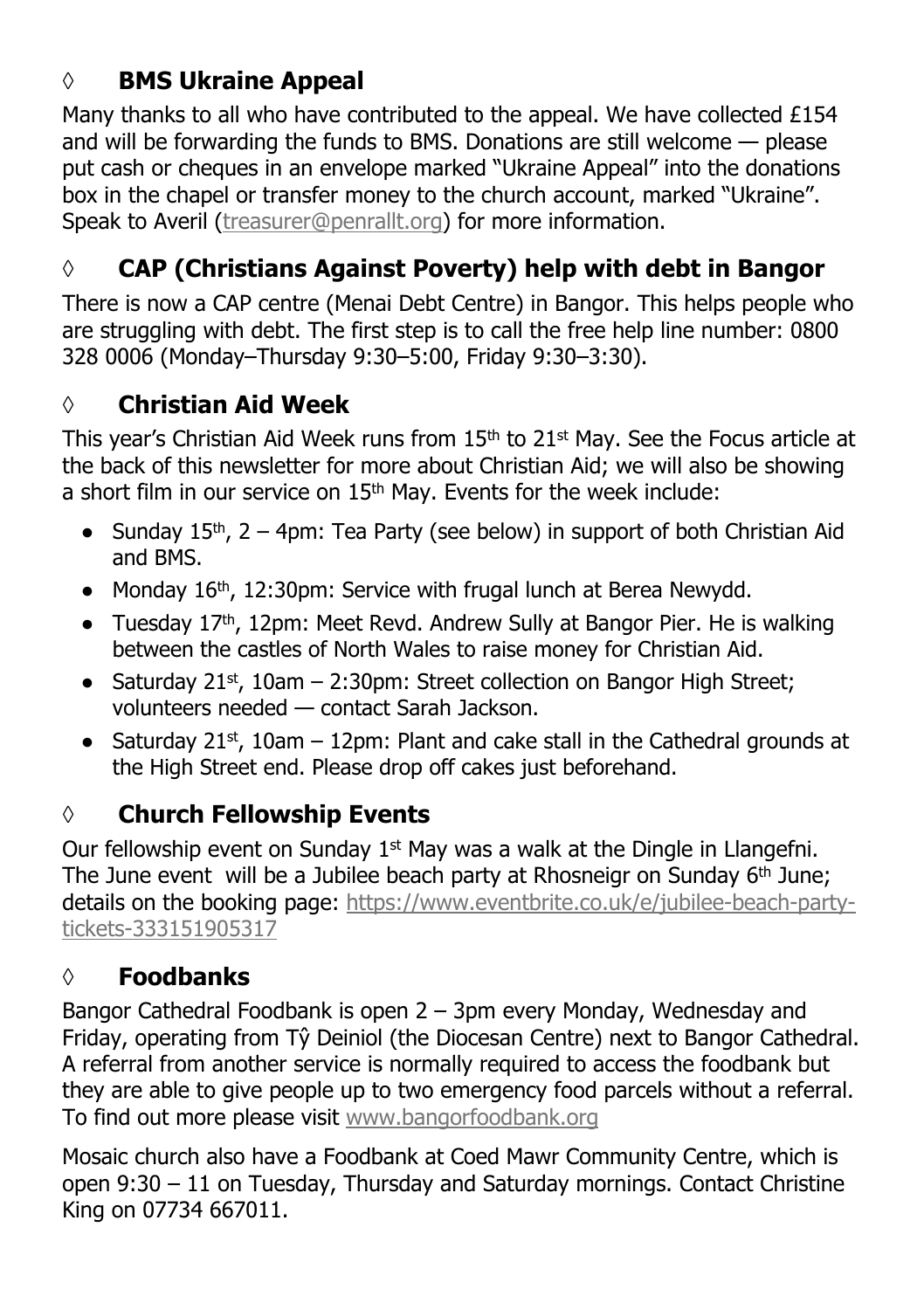# **◊ Giving**

At present we are not taking up an offering during our services but if you would like to give financially towards the work of Penrallt, our mission partners and other projects we support, there is now a donations box at the back of the chapel which you can use for that purpose. If you would like to explore other ways of giving to the work at Penrallt, please speak to Averil, our Treasurer, who will be able to advise [\(treasurer@penrallt.org](mailto:treasurer@penrallt.org)).

# **◊ Hardship Fund**

The church has a small fund overseen by the minister to help people in need. If you find yourself in financial difficulty or know someone else that is struggling, please speak with Sarah Jackson ([sarah.jackson.home@gmail.com](mailto:sarah.jackson.home@gmail.com)) or John Thompson ([minister@penrallt.org\)](mailto:minister@penrallt.org) in confidence. And if you are in a position to add to the hardship fund, please speak to Averil Francis ([treasurer@penrallt.org\)](mailto:treasurer@penrallt.org).

# **◊ Homegroups / Contact, Care & Prayer**

We encourage you to join one of our homegroups if you are not already in one. as they are invaluable in helping us to deepen our relationship with the Lord and with one another. There are groups on Monday, Tuesday and Thursday evenings and on Tuesday and Friday mornings (most groups meet weekly). We also have contact, care and prayer groups to enable people to stay connected and receive prayer support even if they are not in a homegroup; these groups do not meet together but each one has a designated person to contact the other group members regularly. Please contact the church office if you are not part of a contact, care & prayer group or a homegroup and would like to be.

# **◊ Men's Fellowship**

Our men's fellowship group is continuing to meet monthly, generally on the first Wednesday evening of the month. Our first two events have both been meals and we are planning to continue the trend in June with a barbecue (date to be finalised depending on weather forecasts, but provisionally  $1<sup>st</sup>$  June). Please contact Magnus ([office@penrallt.org](mailto:office@penrallt.org)) if you would like to receive further details.

# **◊ Penrallt on Facebook and YouTube**

We have three Facebook groups:

- Penrallt ([www.facebook.com/groups/2402772192](https://www.facebook.com/groups/2402772192))
	- a general group for information and social interaction
- Penrallt Prayer Point ([www.facebook.com/groups/302627593231755](https://www.facebook.com/groups/302627593231755)) a private group (as defined by Facebook, i.e. request to join) specifically to share prayer requests and encouragements
- Penrallt Student Fellowship ([www.facebook.com/groups/195300234272943](https://www.facebook.com/groups/195300234272943))

We also have a YouTube channel and a Facebook page (both called Penrallt Baptist Church), as well as another Facebook page for our young people: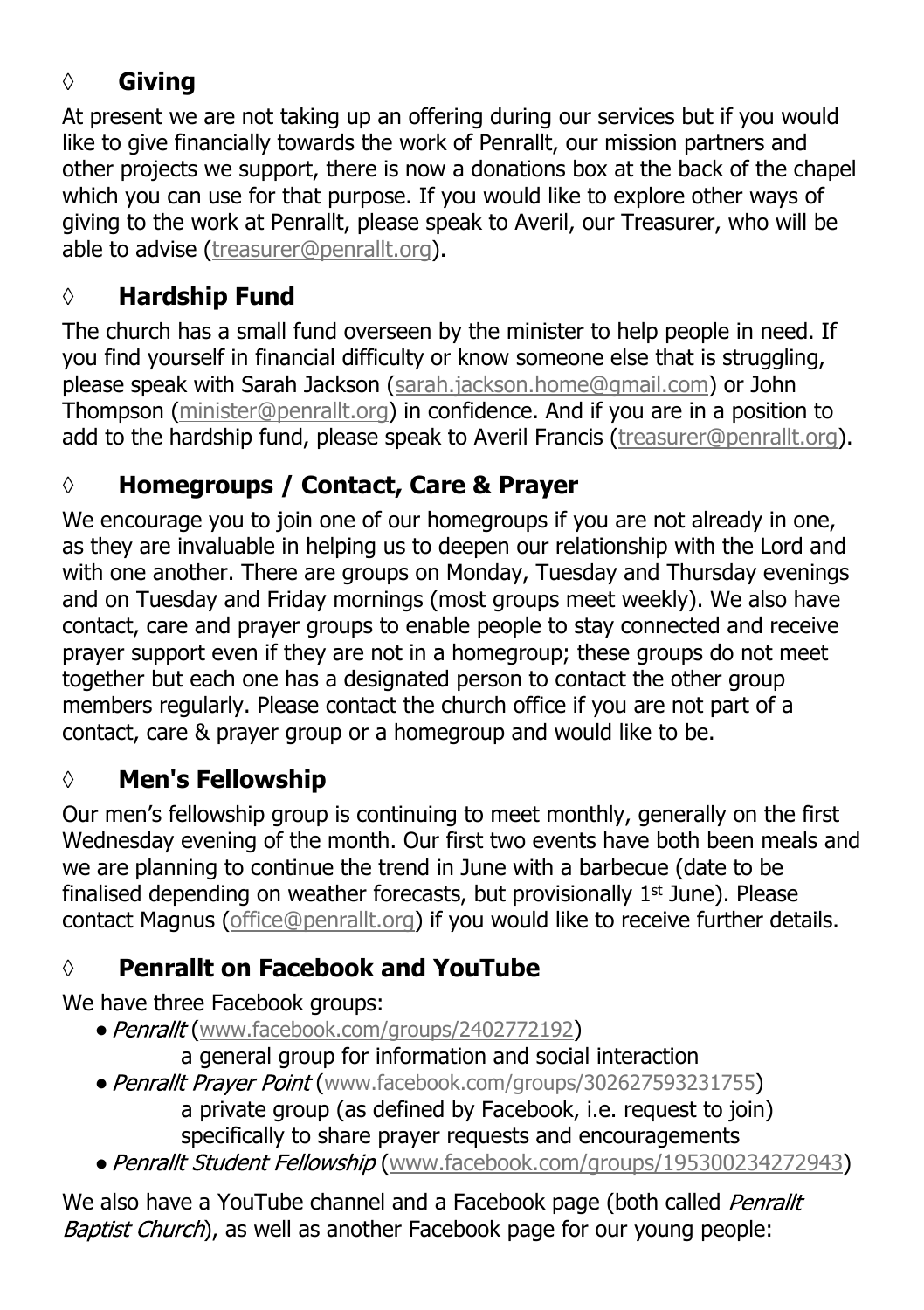[www.youtube.com/channel/UCwK0\\_lPqAVqGKwQREg6JhHg](https://www.youtube.com/channel/UCwK0_lPqAVqGKwQREg6JhHg)<br>www.facebook.com/penralltbc www.facebook.com [www.facebook.com/penralltyouth](https://www.facebook.com/penralltyouth)

## **◊ Prayer Resources**

Send prayer requests, thanksgivings and testimonies to our email prayer diary via office@penrallt.org – email this address, too, to subscribe to the prayer diary, which goes out every week (usually on Mondays). We also have a more interactive Facebook prayer group (see above). To meet and pray with others, you are welcome to join our weekly Zoom prayer meetings on **Wednesdays at 11:30am** and **Saturdays at 8:30am**; please contact the church office if you need the connection details for either meeting. Our monthly prayer meetings in the church building will now be on Sunday evenings at 6pm – usually on the second Sunday of the month but in May it will be the third Sunday, 15<sup>th</sup> May.

## **◊ Students**

Students are encouraged to take part in church activities and join a homegroup. For more information about student activities, please contact our student coordinator, Becca on [students@penrallt.org](mailto:students@penrallt.org) or see our [Penrallt Student Fellowship](https://www.facebook.com/groups/195300234272943) Facebook group. There is a social group called SOYA, for Students Or Young Adults, who meet occasionally. Please email Becca if you are interested.

## **◊ Tea Party**

Judith and Bob Bousfield are hosting an afternoon with tea and cake in their garden at 24 Garth Wen, Llanfaes LL58 8PT on Sunday 15<sup>th</sup> May between 2 and 4pm; donations to be split between Christian Aid and BMS. All are invited. Directions: Follow the main road through Beaumaris to Penmon crossroads; turn left to Llanfaes, pass Kingsbridge caravan site then take next left; aim for the first house on the right ("Menai View"). If you get lost, ring 01248 490956.

## **◊ Women's Fellowship**

The next meeting of the Penrallt Women's Fellowship will be on Saturday 14th May, 10:30 – 12:00, in the Canolfan. This month our guest speakers are Colin and Monica Morris who will be talking about their involvement with the Shishu Bhavan child day care centre in India. A warm welcome is extended to all women, including family and friends. Please speak to Averil, Ellie or Lesley for information.

# **◊ Youth: Ignite and Deeper**

Our main youth activities are a Thursday night group called *Ignite* (usually meeting in the Canolfan at 7pm) and a Sunday morning group, Deeper (during our morning services). Ignite is open to all, and is a social evening with games and activities. Deeper provides opportunity to find out more about the Christian faith. Find out more on our youth website, [www.penralltyouth.org,](https://www.penralltyouth.org/) as well as our Penrallt Youth [Facebook page](https://www.facebook.com/penralltyouth) and [Instagram group](https://www.instagram.com/penralltyouth/). Contact our youth worker, Becca ([youth@penrallt.org\)](mailto:youth@penrallt.org), for more information.